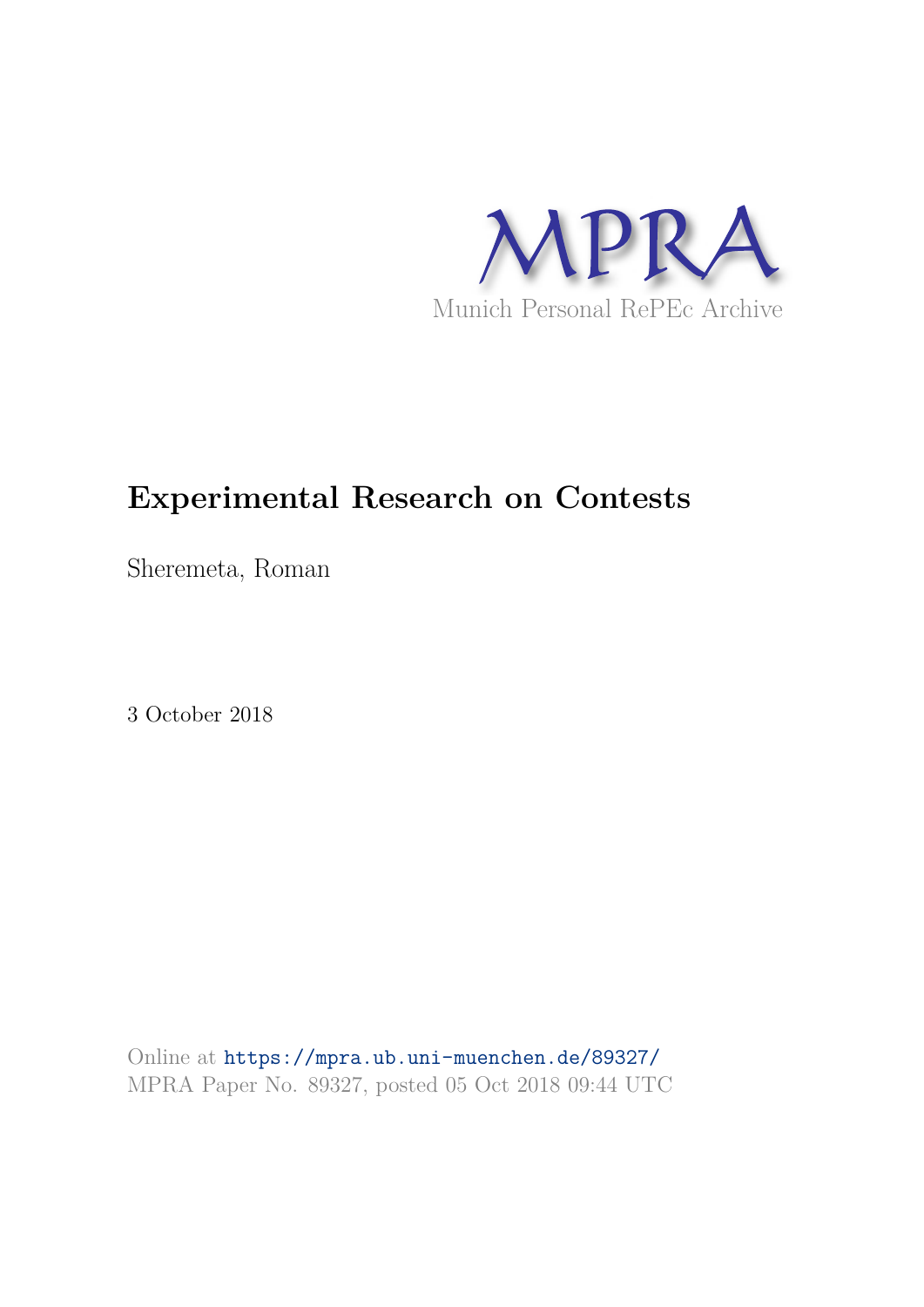# Experimental Research on Contests

Roman M. Sheremeta a,b,\*

<sup>a</sup> Weatherhead School of Management, Case Western Reserve University 11119 Bellflower Road, Cleveland, OH 44106, USA <sup>b</sup> Economic Science Institute, Chapman University One University Drive, Orange, CA 92866, USA

#### October 3, 2018

#### **Abstract**

Costly competitions between economic agents are modeled as contests. Researchers use laboratory experiments to study contests and test comparative static predictions of contest theory. Commonly, researchers find that participants' efforts are significantly higher than predicted by the standard Nash equilibrium. Despite overbidding, most comparative static predictions, such as the incentive effect, the size effect, the discouragement effect and others are supported in the laboratory. In addition, experimental studies examine various contest structures, including dynamic contests (such as multi-stage races, wars of attrition, tug-of-wars), multi-dimensional contests (such as Colonel Blotto games), and contests between groups. This article provides a short review of such studies.

*JEL Classifications*: C7, C9, D4, D7, D9, H4, L2, J4, K4, L2, M5

*Keyword*s: Contest; All-pay auction; Tournament; Dynamic Contest; Multi-battle Contest; Multidimensional Contest; Group Contest; Rent-seeking; Experiment; Overbidding; Over-dissipation; Incentive Effect; Size Effect; Discouragement Effect; Strategic Momentum

<sup>\*</sup> Corresponding author: Roman Sheremeta, rms246@case.edu and rshereme@gmail.com

I want to thank Tim Cason, Subhasish Chowdhury, Philip Brookins, Cary Deck, Erik Kimbrough, Michael Kirchler, and Kevin Laughren for very helpful comments and suggestions. I remain solely responsible for any errors or omissions.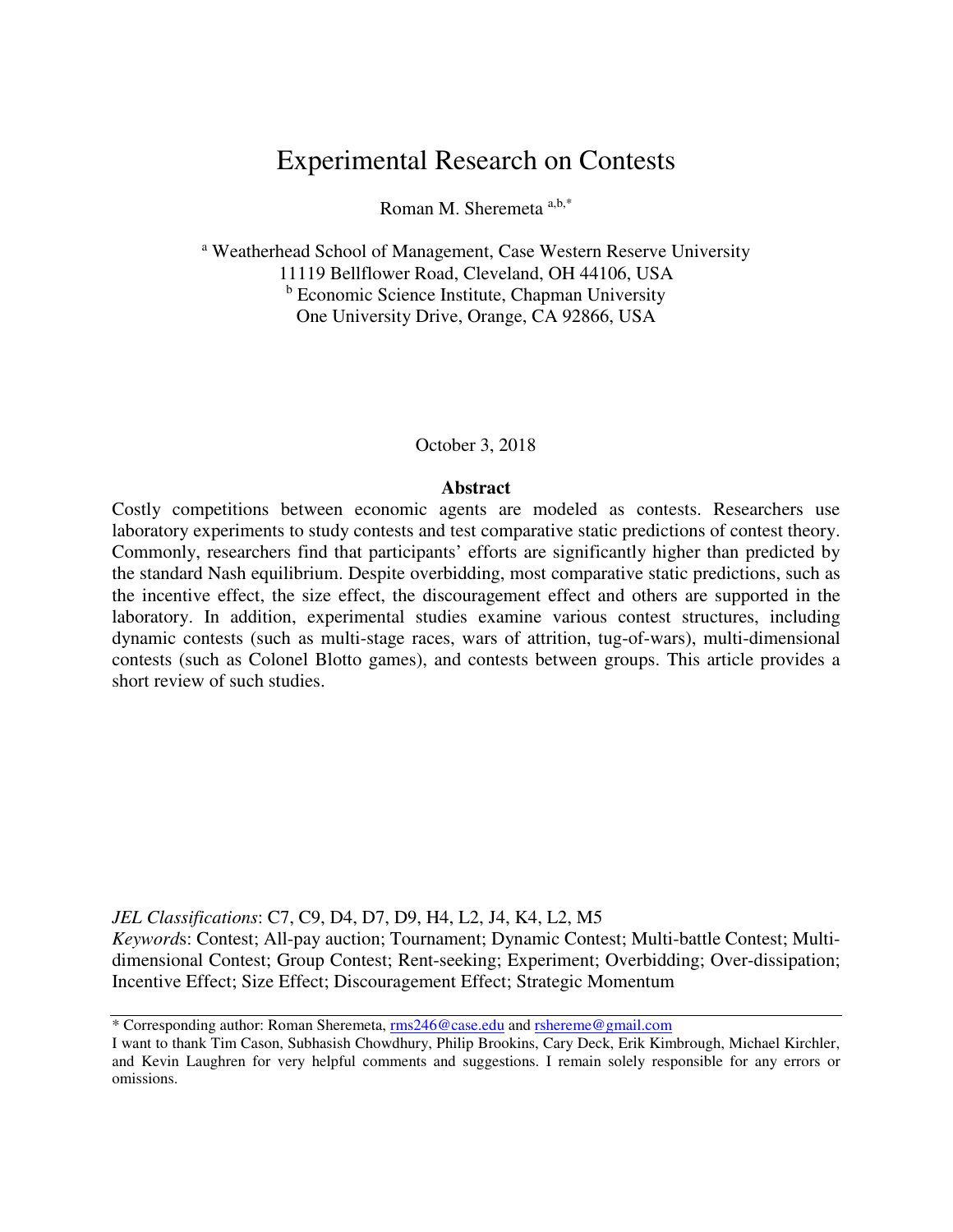#### **1. Introduction**

Costly competitions between economic agents are often modeled as contests. Examples range from litigation and lobbying, to wars and violent global conflicts (Tullock, 1964; Krueger, 1974). The variety of economic, management and political situations that can be described as contests has attracted enormous attention from economic theorists (Konrad, 2009; Vojnovic, 2016). The three canonical models of contests include the Tullock (1980) model of rent-seeking, the Lazear and Rosen (1981) rank-order tournament, and the all-pay auction (Hirshleifer and Riley, 1978; Nalebuff and Stiglitz, 1983). Although the underlying assumptions of these models vary, all models assume that (i) contestants expend costly efforts while competing for a prize and (ii) an individual contestant's probability of winning the prize depends on the contestants' relative efforts and abilities.

Although there is sizable empirical literature examining behavior in contests (Prendergast, 1999; Szymanski, 2003; Connelly et al., 2014), such studies address only a limited set of questions. This is understandable, given the nature of field data. First of all, there is a problem of measurement error, since the researcher can only observe the performance of contestants, which is a function of effort, ability and luck (Ericsson and Charness, 1994). In addition, there is a problem of self-selection and endogeneity (Kimbrough et al., 2018). To circumvent these issues, researchers often use controlled laboratory experiments to study behavior in contests (see the review by Dechenaux et al., 2015).

Controlled experiments allow researchers to test theoretical predictions about contests while minimizing measurement error, and the implications of self-selection and unobservable characteristics. Moreover, most experiments allow direct measurement of individual effort, while controlling for the relative abilities of individuals, as well as relevant parameters of interest (such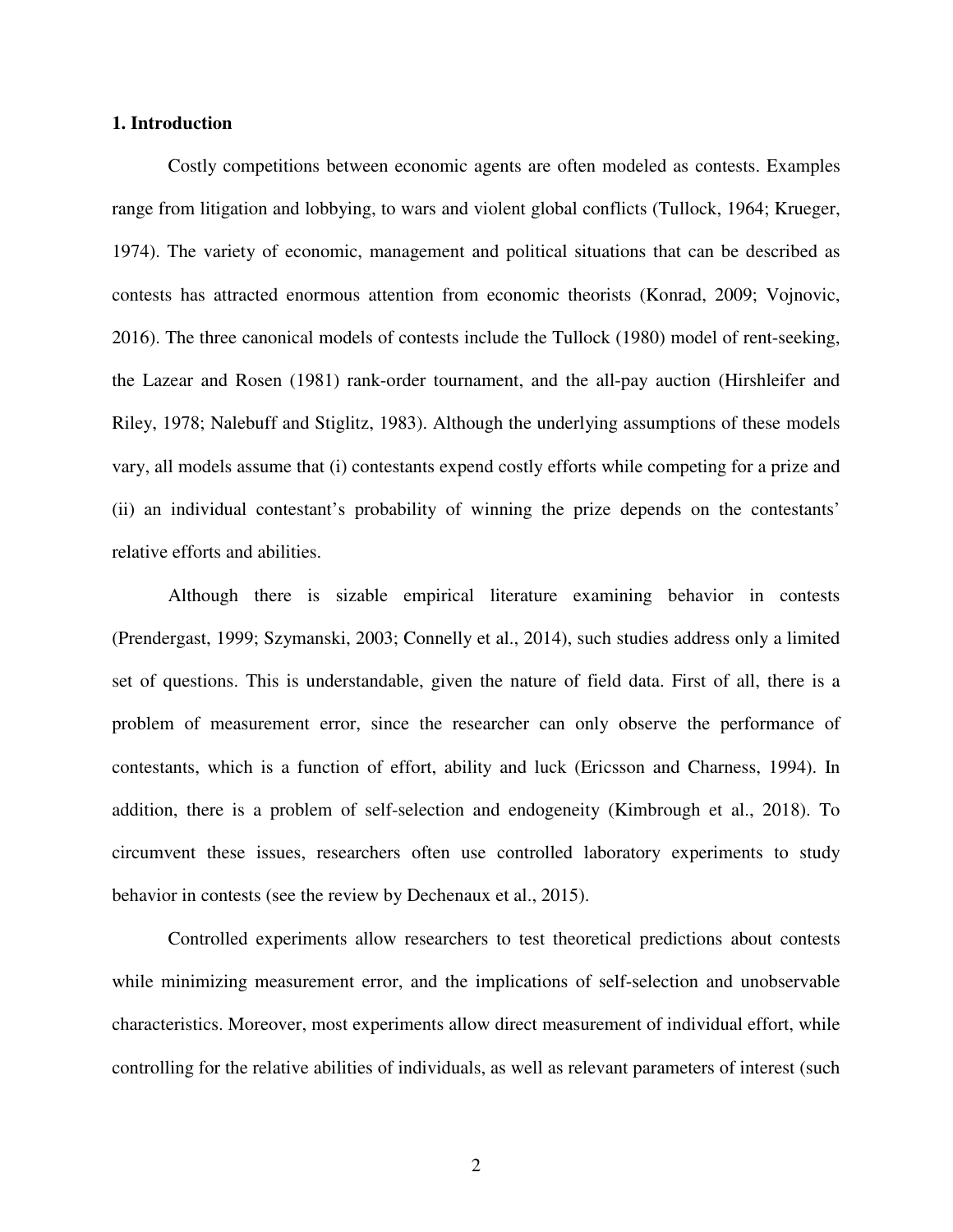as the number of players, the number of prizes, and the length of the contest). This article provides a short review of this research.

#### **2. Canonical Models of Contests**

Using the structure of Dechenaux et al.  $(2015)$ , assume there are *n* risk-neutral players competing for a prize value v. Each player *i* expends an effort  $e_i$  and bears a cost of effort  $c(e_i)$ . The performance of player *i*,  $y_i$ , depends on player *i*'s effort  $e_i$  and a random variable  $\varepsilon_i$ , independently drawn from some common distribution with cumulative distribution function  $F$ :

$$
y_i(e_i, \varepsilon_i) = e_i + a\varepsilon_i. \tag{1}
$$

The probability that player *i* wins the prize depends on player *i*'s performance  $y_i$  and the performance of all other  $n - 1$  players, and it is defined by the following contest success function:

$$
p_i(y_i, y_{-i}) = \frac{y_i^r}{\sum_{j=1}^n y_j^r} \text{ if } \sum_{j=1}^n y_j > 0 \text{ and } p_i(y_i, y_{-i}) = \frac{1}{n} \text{ otherwise.}
$$
 (2)

Here,  $r \ge 0$  is a sensitivity parameter. The expected payoff for player *i* is equal to the probability of winning the prize  $p_i(y_i, y_{-i})$  times the prize value v minus the cost of effort  $c(e_i)$ :

$$
E(\pi_i) = p_i(y_i, y_{-i})v - c_i(e_i).
$$
\n(3)

A simple version of a Tullock contest can be obtained by setting  $a = 0$  in (1),  $r \in (0, \infty)$ in (2), and  $c_i(e_i) = e_i$  in (3). To obtain an all-pay auction, we set  $a = 0$  in (1),  $r = \infty$  in (2), and  $c(e_i) = e_i$  in (3). Finally, to obtain a rank-order tournament of Lazear and Rosen (1981), we set  $a = 1$  in (1),  $r = \infty$  in (2), and  $c_i(e_i) = c(e_i)$  in (3), where  $c_e > 0$  and  $c_{ee} > 0$ . The exact Nash equilibria predictions can be found in Konrad (2009) and Vojnovic (2016).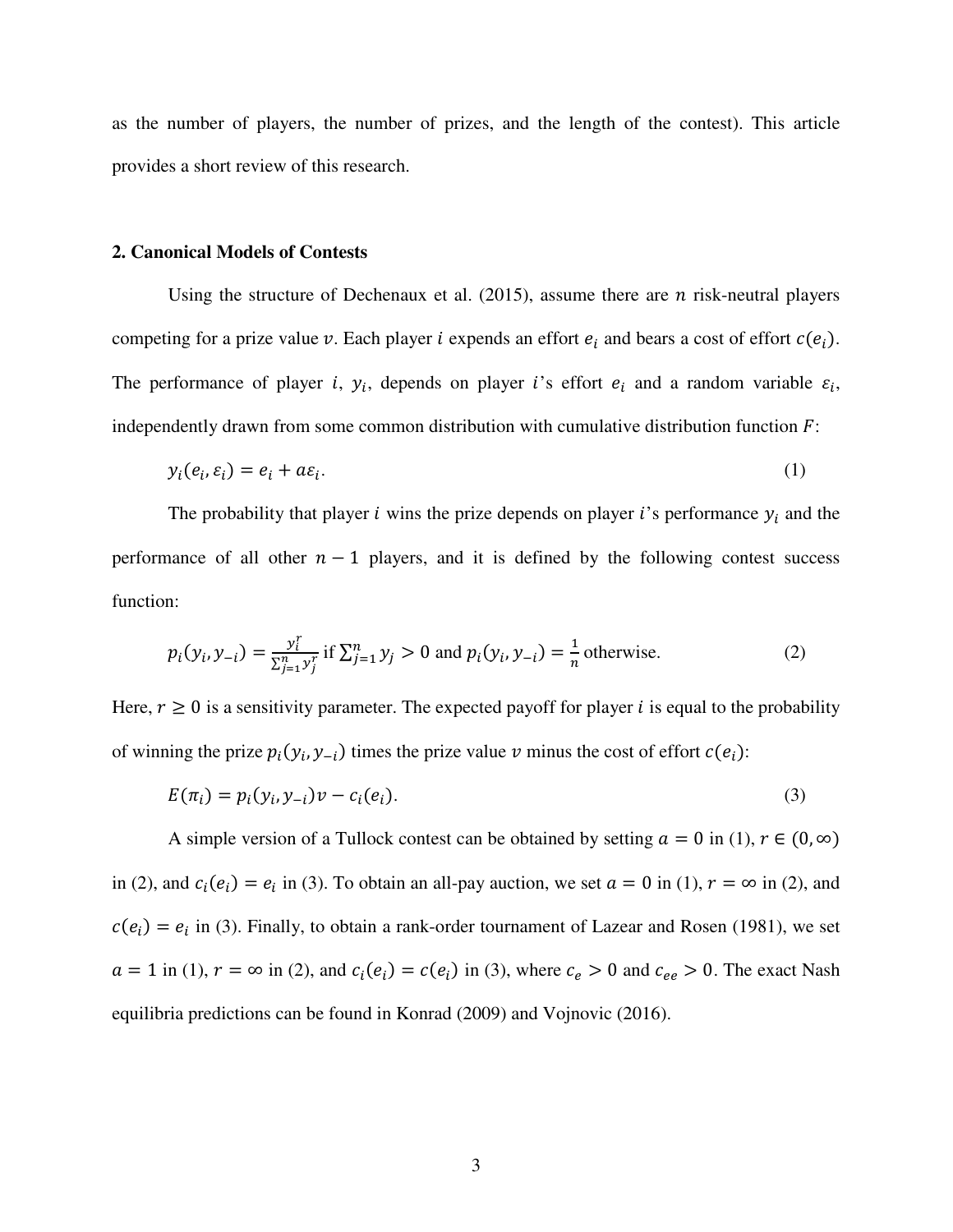# **3. General Experimental Findings on Contests**

### **3.1. Overbidding**

One of the most common findings in experimental literature on contests, first discovered by Millner and Pratt (1989), is overbidding – participants in laboratory experiments expend efforts which are substantially higher than predicted by the standard Nash equilibrium. This phenomenon, also known as over-dissipation or over-expenditure, is especially well-documented in lottery contests, i.e., contests in which the sensitivity parameter in (2) is restricted to  $r = 1$ . Sheremeta (2013) examines a sample of 30 lottery contest experiments and finds that the average effort is 72% higher than predicted by theory. In some cases, the extent of overbidding is so high that participants, on average, receive negative payoffs (Sheremeta and Zhang, 2010; Price and Sheremeta, 2011, 2015; Mago et al., 2016). Figure 1 displays a distribution of efforts commonly observed in contest experiments. The data are taken from Sheremeta (2017). Almost 80% of participants expend higher than predicted effort.



**Figure 1: Distribution of effort in a contest experiment.**

Source: Sheremeta (2017).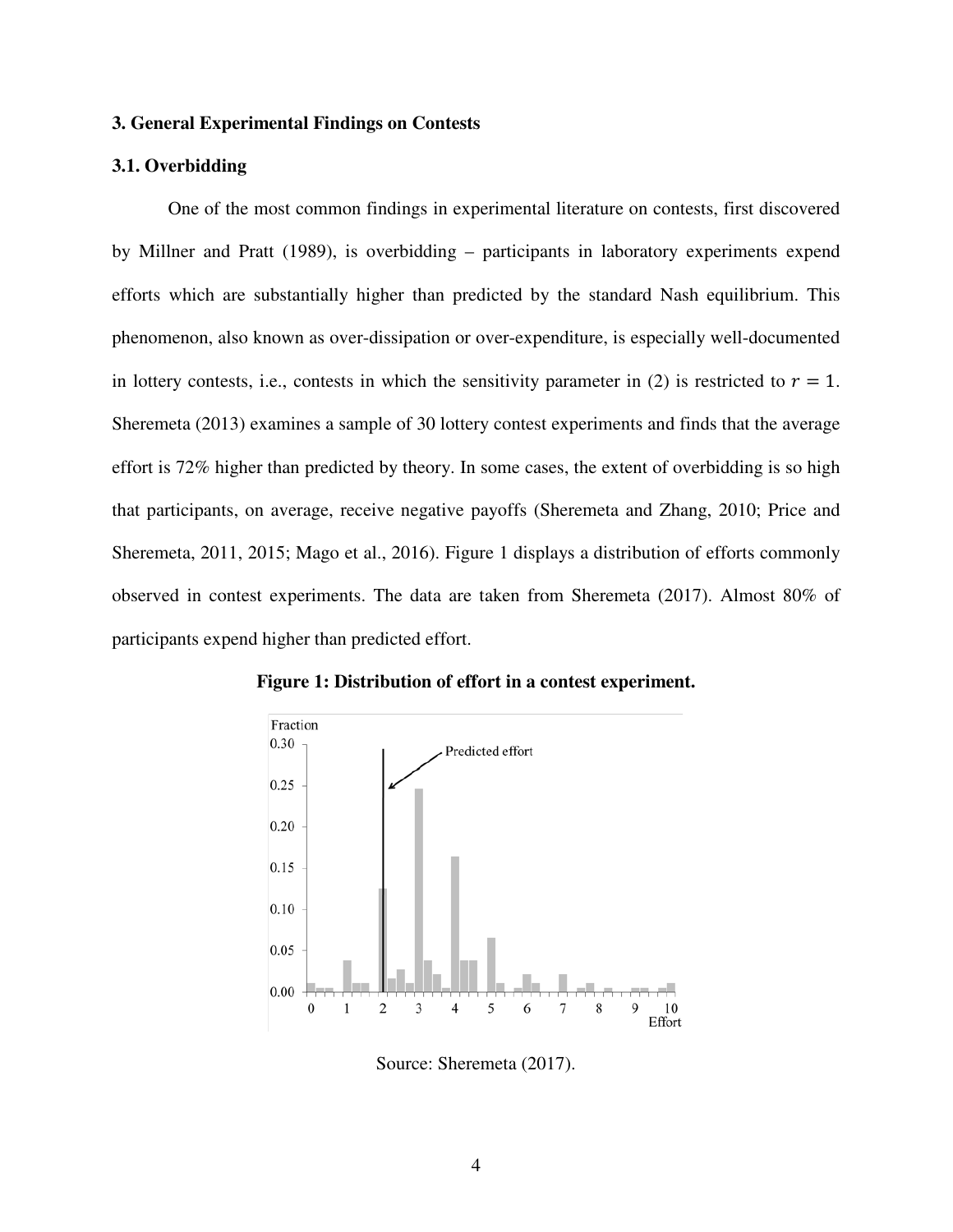Different theories have been offered to explain overbidding in contests (Sheremeta, 2013, 2015). The first explanation is that, in addition to monetary incentives, participants derive a nonmonetary utility from winning (Sheremeta, 2010; Price and Sheremeta, 2011, 2015; Cason et al., 2012, 2017). To demonstrate this, Sheremeta (2010) designed a simple method of eliciting the utility of winning – individuals participate in a contest with a monetary prize and then in a contest with no prize. The results of the experiment show that individuals who expend effort just to be recognized as winners also expend higher effort in a contest with a monetary prize.

The second explanation is that participants are prone to mistakes. These mistakes add noise to the Nash equilibrium solution, exacerbating overbidding in contests (Sheremeta, 2011; Chowdhury et al., 2014; Lim et al., 2014). Another explanation is that, rather than maximizing their absolute payoff, participants care about their relative payoffs (Fonseca, 2009; Mago et al., 2016). Finally, recently Sheremeta (2017) showed that impulsivity, measured through a Cognitive Reflection Test, may be one of the most important factors explaining overbidding in contests.

### **3.2. Comparative Static Predictions**

Despite significant overbidding, most comparative static predictions of contest theory are supported in the laboratory.

One of the well-established theoretical and empirical results is the "incentive effect": the total effort increases in the size of the prize. One of the first experimental studies to establish the incentive effect in contests is by Bull et al. (1987). The authors show that the total effort in the rank-order tournament increases as prize increases. Similar results are obtained by Morgan et al. (2012) and Sheremeta (2011) in the context of lottery contests.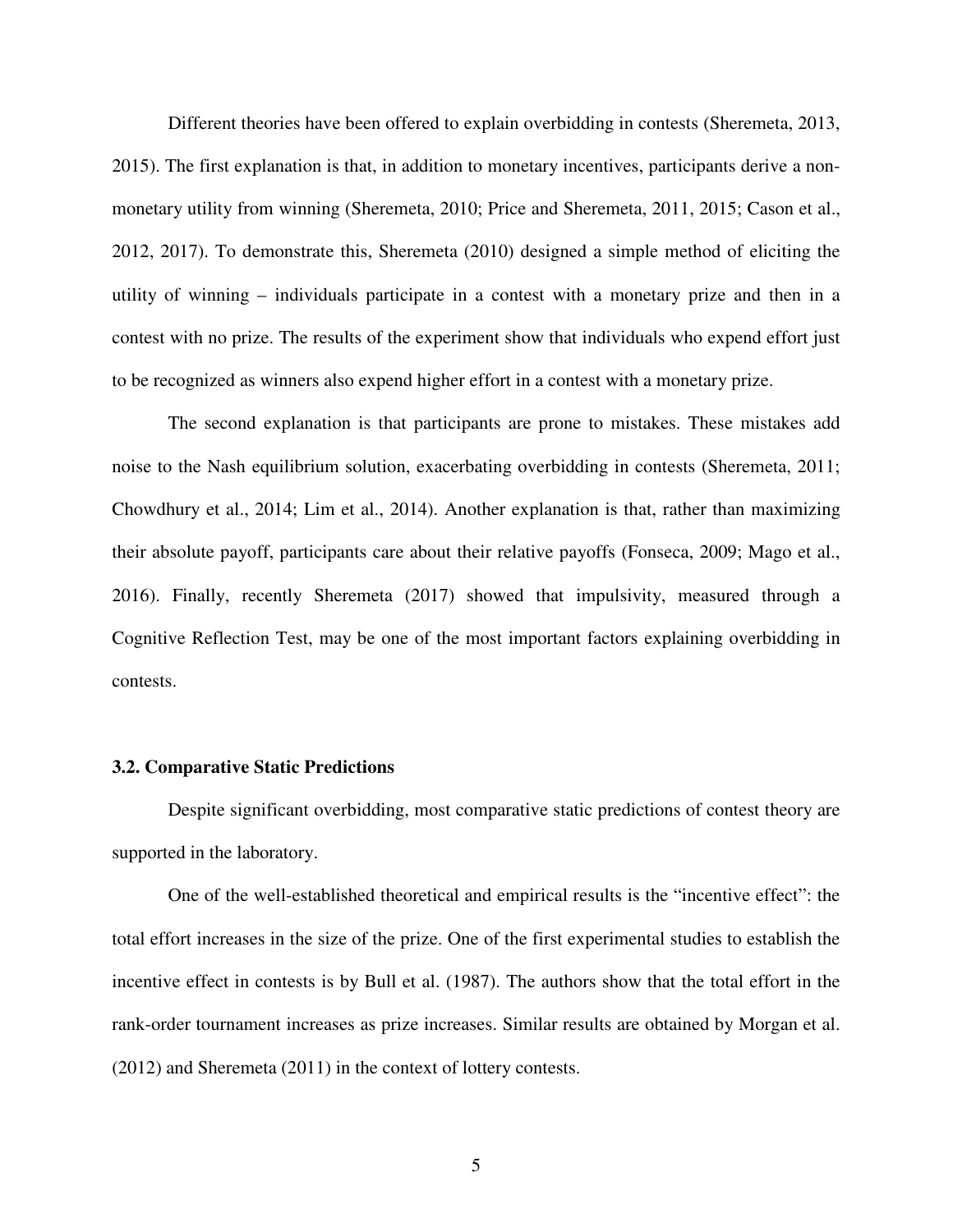An important comparative static prediction is the "size effect": the total effort is increasing (non-decreasing) in the number of contestants. Some of the studies that have shown this are by Gneezy and Smorodinsky (2006), Sheremeta (2011), Morgan et al. (2012), and Lim et al. (2014). It is important to emphasize that, although the total effort is increasing in the number of contestants, per capita effort may actually decrease.

When the contest is between asymmetric players, a well-known theoretical result is the "discouragement effect": weaker players strategically cut back effort when facing a stronger player, and as a result, total effort decreases in the degree of asymmetry between players. The discouragement effect has been well supported by experimental research of lottery contests (Fonseca, 2009; Anderson and Freeborn, 2010; Kimbrough et al., 2014), all-pay auctions (Davis and Reilly, 1998; Llorente-Saguer et al., 2016), rank-order tournaments (Weigelt et al., 1989; Schotter and Weigelt, 1992), and other contests (Cason et al., 2010; Gill and Prowse, 2012).

Another well-known comparative static result is that effort decreases in the variance of noise, i.e., the variance of a random variable  $\varepsilon_i$  in equation (1). The intuition is that when the probability of winning depends more on noise than on effort, then there is little incentive to expend effort. This intuition has been shown to hold true in rank-order tournaments (Bull et al., 1987; Cason et al., 2018) and Tullock-type contests (Potters et al., 1998; Davis and Reilly, 1998; Mago et al., 2013).

### **4. Other Contests**

## **4.1. Dynamic Contests**

Many contests have a dynamic structure, with one player making a move after observing the move of the other player. In such sequential contests, the first-mover often has an advantage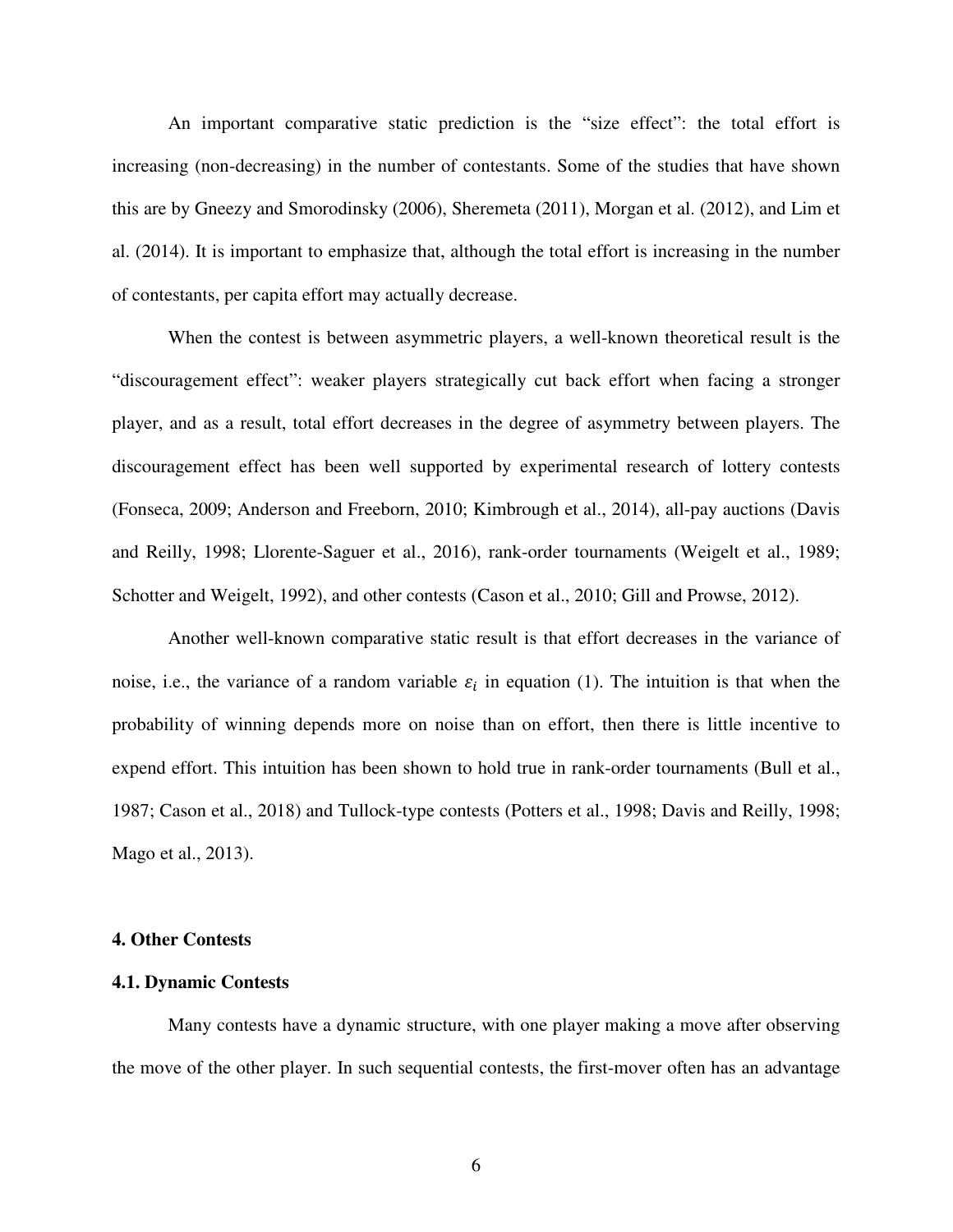over the follower. Although some experimental studies find evidence for the first-mover advantage (Shogren and Baik, 1992; Fonseca, 2009; Gill and Prowse, 2012), others do not (Weimann et al., 2000; Vogt et al., 2002). This is because, instead of best responding and maximizing their expected payoff, second-movers often seek to equalize the probability of winning across players (Vogt et al., 2002).

Perhaps the most popular dynamic contest is the multi-stage race (also known as the bestof-*n* contest). In such a contest, a player needs to win a certain number of battles (contests) in order to win the entire contest. One of the first experimental studies of races was done by Zizzo (2002), who found a positive correlation between effort in a given battle and progress in the race. Follow-up studies by Ryvkin (2011), Deck and Sheremeta (2012), and Mago et al. (2013) have examined the questions of fatigue, preemption and "strategic momentum" in the context of races.

Other types of dynamic contests, called the "war of attrition" and the "tug-of-war", also have been studied in the laboratory. The war of attrition – a dynamic contest in which players try to outlast each other – has been studied by Hörisch and Kirchkamp's (2010), DeScioli and Wilson (2011), and Oprea et al. (2013). The tug-of-war – a dynamic contest in which a player wins the war if the difference in the number of battle victories exceeds some threshold – has been studied by Deck and Sheremeta (2017).

Generally, these studies find support for the comparative static predictions of the theory. For example, experimental studies of dynamic contests find that effort increases in the prize value and the size of intermediate rewards (Mago et al., 2013; Gelder and Kovenock, 2017), and that it decreases in the magnitude of "strategic momentum," i.e., how far one player is ahead of the other (Mago et al 2013; Mago and Sheremeta, 2018). Also, as predicted, asymmetric contests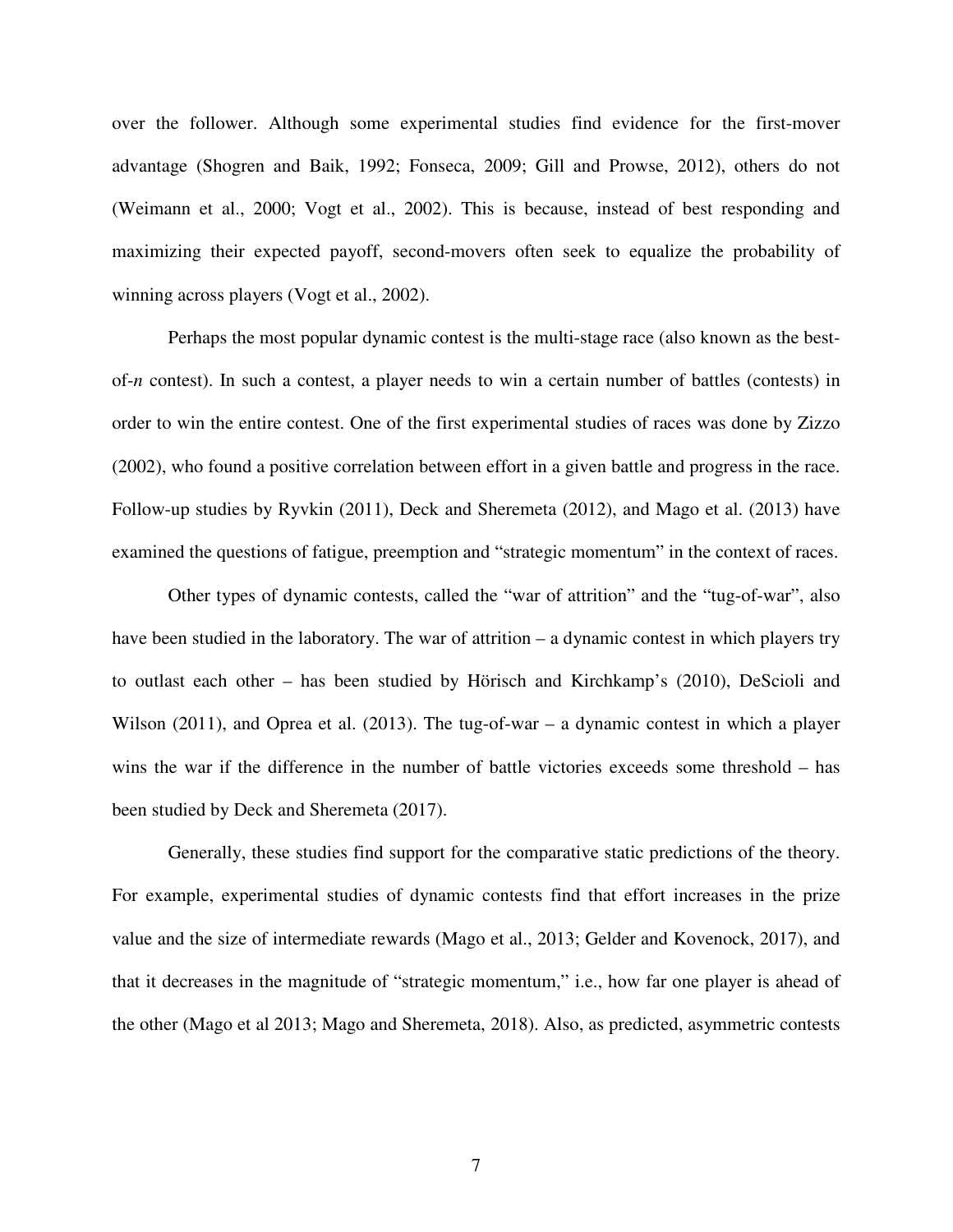tend to be resolved in favor of the contestant with the advantage (DeScioli and Wilson, 2011; Oprea et al., 2013).

#### **4.2. Multi-dimensional Contests**

Many competitions resemble games of multi- dimensional contests. Perhaps one of the most famous is the Colonel Blotto game, in which two players simultaneously compete in several contests and the winning player is the player who wins the most contests. Two of the earlier experimental studies examining behavior in the Colonel Blotto game were done by Avrahami and Kareev (2009) and Chowdhury et al. (2013). Both studies find support for the qualitative predictions of the theory. In particular, the weaker player (with lower budget) uses a "guerilla warfare" strategy that stochastically allocates zero effort to a subset of contests, while the stronger players use a "stochastic complete coverage" strategy, expending positive effort in each contest.

In additional to studying the classical constant-sum Colonel Blotto game, experimental studies have examined non-constant-sum multi-dimensional contests in the context of all-pay auctions (Arad and Rubinstein, 2012; Holt et al., 2016; Montero et al., 2016; Mago and Sheremeta, 2017; Kovenock et al., 2018) and lottery contests (Deck et al., 2017; Kovenock et al., 2018; Mago and Sheremeta, 2018). Although, generally, these studies find support for the comparative static predictions, many studies find one notable deviation from the theory. Specifically, contrary to the theory, participants often choose to focus on the "minimal winning sets" – the sets of contests which are sufficient for victory (Deck et al., 2017).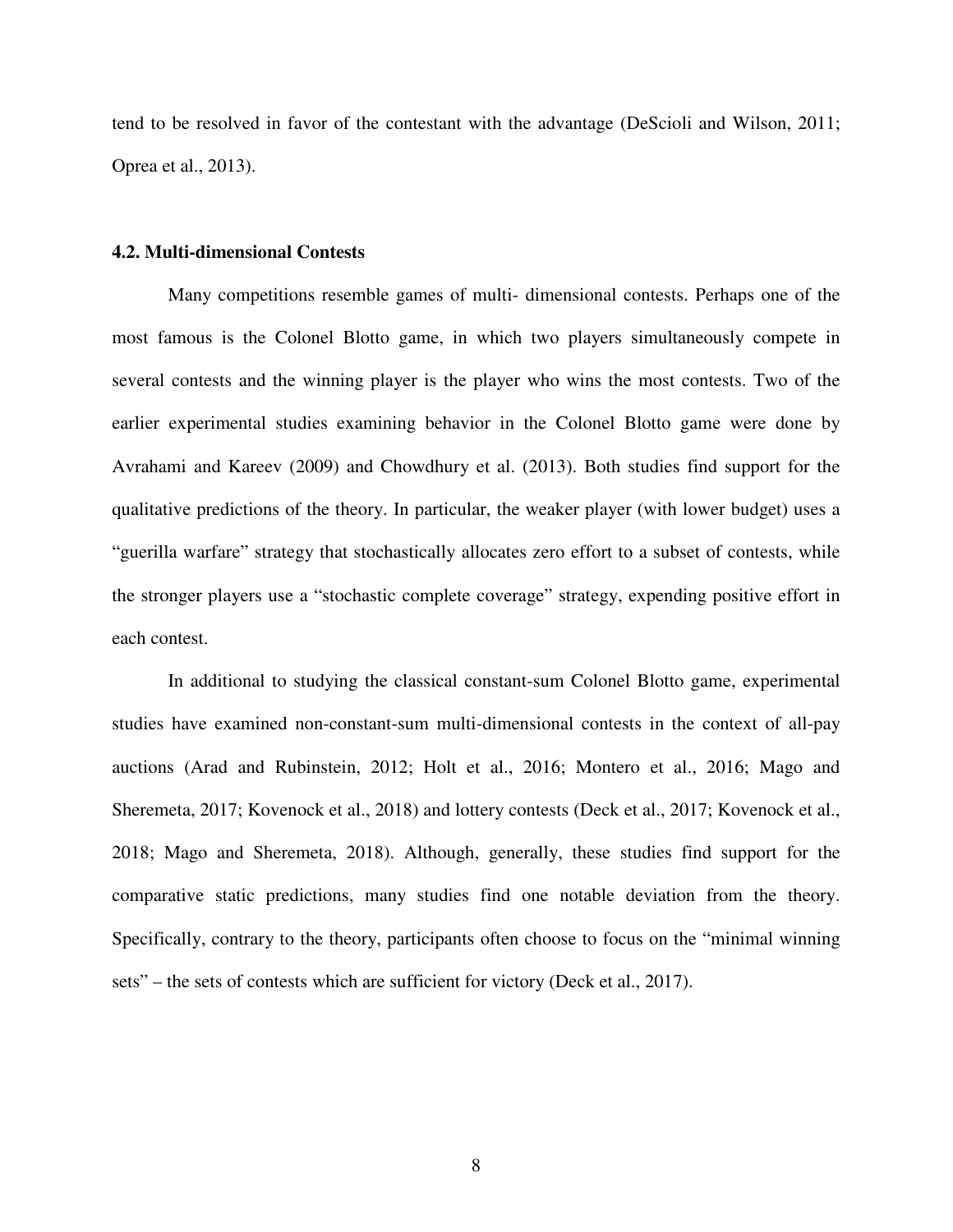# **4.3. Group Contests**

Group contests are prevalent in the field. One interesting feature of group contests is that they can create two competing incentives: First, in order to succeed, members of the same group have incentives to cooperate with each other by expending effort. However, since effort is costly, each member also has an incentive to abstain from expending any effort and instead free-ride on the efforts of other group members. Contest theory predicts that the intensity of competition between groups and the amount of free-riding within groups depends on the group size, sharing rule, group impact function (i.e., a function specifying how individual efforts impact group performance), contest success function, and heterogeneity of players. There is a growing experimental literature testing these theoretical predictions (see the review by Sheremeta, 2018).

Compared to contests between individuals, there is even more overbidding in group contests (Abbink et al., 2010; Ahn et al., 2011). Such overbidding is usually explained by the fact that (i) participants overbid when competing against other participants (Sheremeta, 2013, 2015) and (ii) participants contribute to the group when cooperating with own group members (Ledyard et al, 1995). Another explanation takes its roots in parochial altruism (Bernhard et al., 2006) and group identity (Cason et al., 2012; Chowdhury et al., 2016), suggesting that individuals simultaneously display altruism toward in-group members along with hostility toward out-group individuals.

Despite overbidding, most studies on group contests find support for the comparative static predictions of the theory. For example, as predicted by the theory, experimental studies find that individual efforts are higher when members of the group are rewarded proportionally to their performance than when they are rewarded equally independent of their performance (Amaldoss et al., 2000; Gunnthorsdottir and Rapoport, 2006; Kugler et al., 2010; Majerczyk et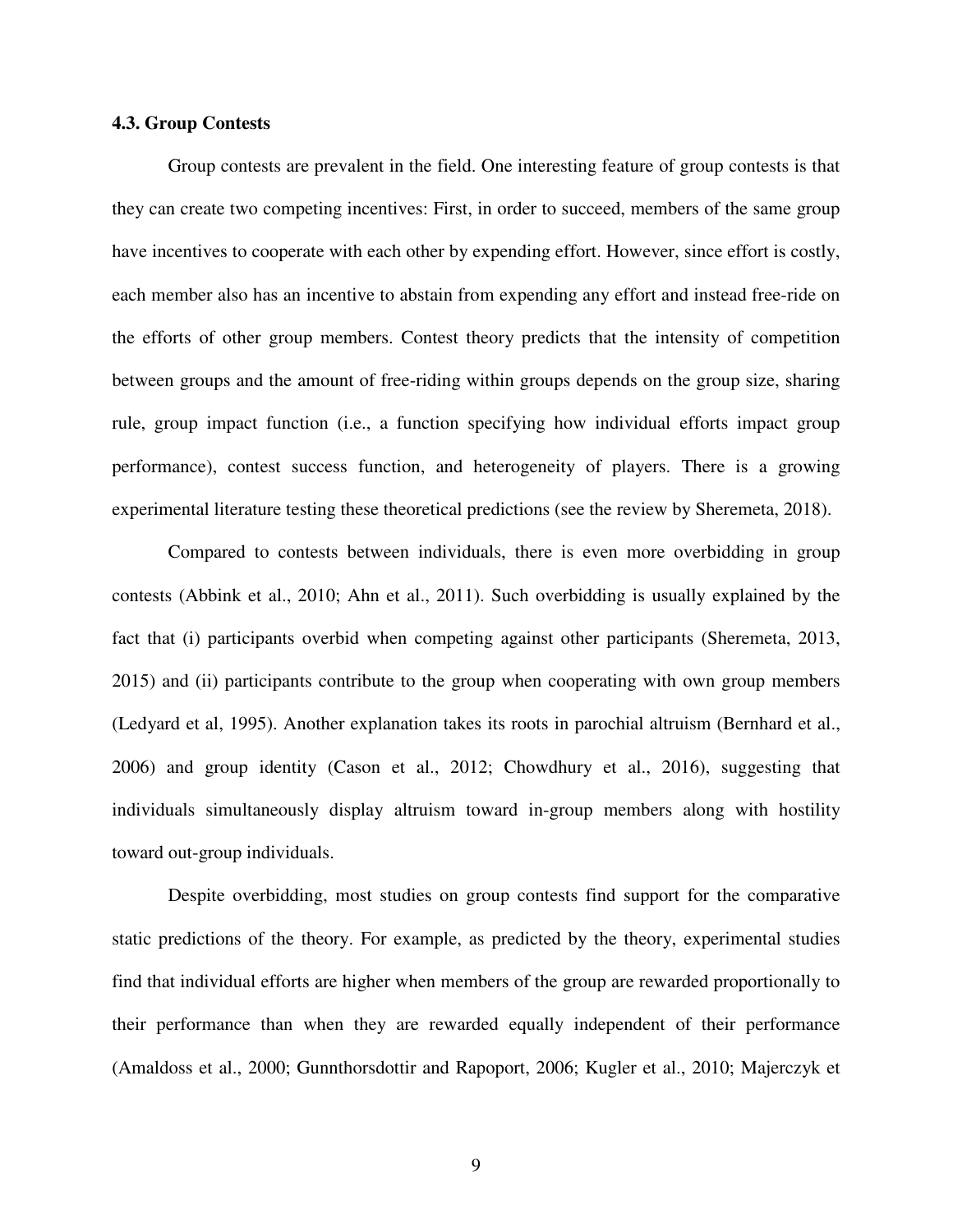al., 2017). Also, consistent with the theory, behavior of individuals crucially depends on the group impact function, with the perfect-substitutes function generating the highest group effort (Abbink et al., 2010; Ahn et al., 2011; Ke et al., 2013, 2015), the weakest-link function generating the least free-riding (Cason et al., 2012, 2017; Brookins et al., 2018), and the bestshot function generating the highest relative effort by strong players (Sheremeta, 2011). Another prediction supported by the data is that when players are heterogeneous, stronger players expend more effort and weaker players are more likely to free-ride; this is what Mancur Olson referred to as "exploitation of the great by the small", and is observed in experiments by Sheremeta (2011), Brookins et al. (2015, 2018), Hargreaves Heap et al. (2015) and Bhattacharya (2016).

The most notable comparative static prediction of the theory which is not supported by the data is the "group size paradox" (Olson, 1965). Almost all existing experimental studies examining the impact of group size on behavior in group contests find that larger groups are more likely to win than smaller groups, even when theory predicts otherwise (Rapoport and Bornstein, 1989; Abbink et al., 2010; Kugler et al., 2010; Ahn et al., 2011; Ke, 2013). So, while weak players may exploit strong players within their own large group by free-riding, it is not to the detriment of the group's payoff in the broader contest, as Olson would have anticipated.

## **5. Concluding Remarks**

Over the past two decades researchers have used laboratory experiments to examine contests and test comparative static predictions of contest theory. Commonly, researchers find that in contest experiments participants expend efforts which are significantly higher than predicted by the standard Nash equilibrium. Despite overbidding, most comparative static predictions, such as the incentive effect, the size effect, the discouragement effect and others are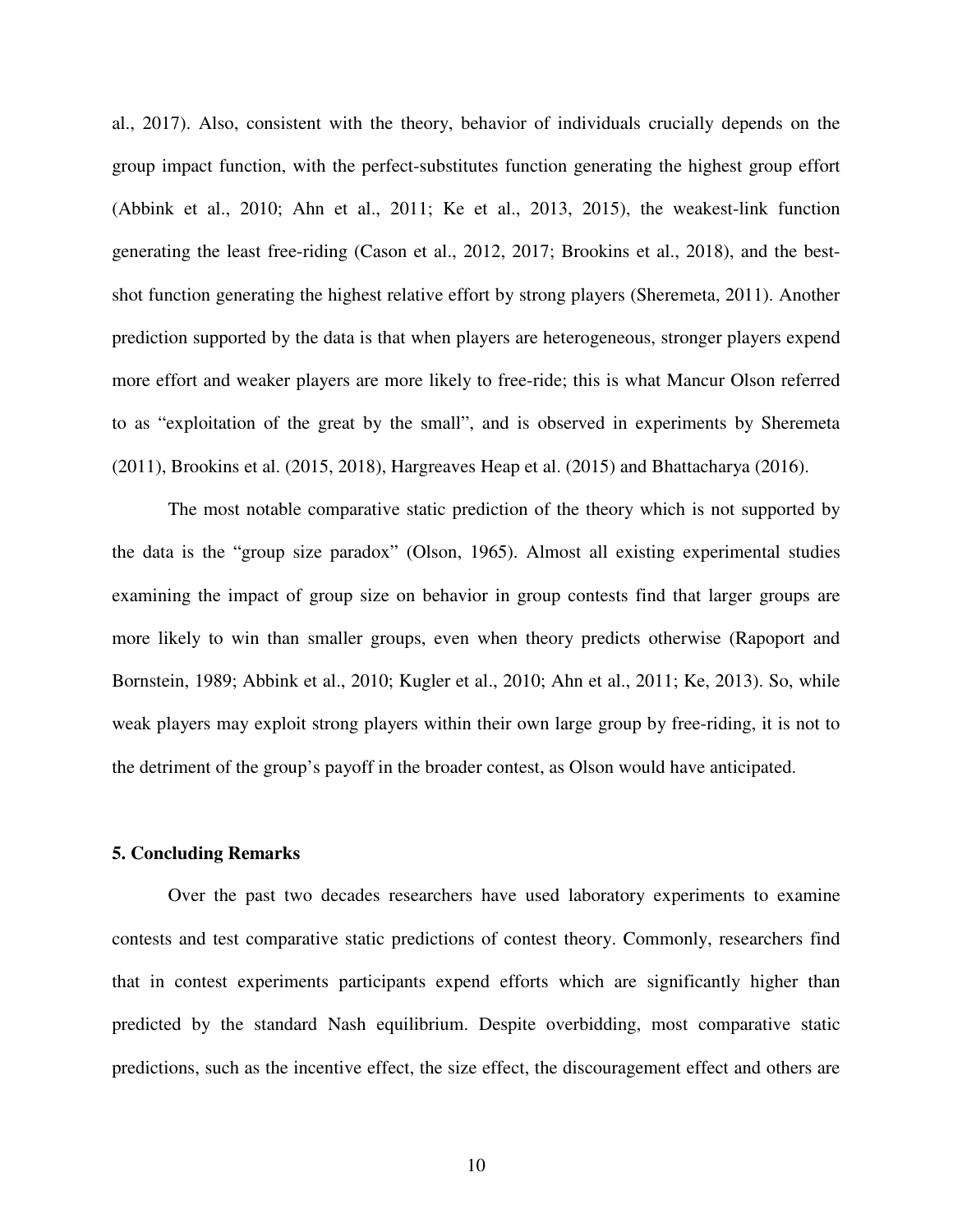supported in the laboratory. In addition, experimental studies examine various contest structures, including dynamic contests (such as multi-stage races, wars of attrition, tug-of-wars), multidimensional contests (such as Colonel Blotto games), and contests between groups.

Given the space constraints, this review did not cover the issues of contest design, incomplete information, endogenous entry, risk, sabotage, alliances, demographic differences, etc. The reader interested in these and other issues examined by experimental research on contests should consult the surveys of Sheremeta (2013, 2015, 2016, and 2018), Chowdhury and Gürtler (2015), Dechenaux et al. (2015), and Kimbrough et al. (2018).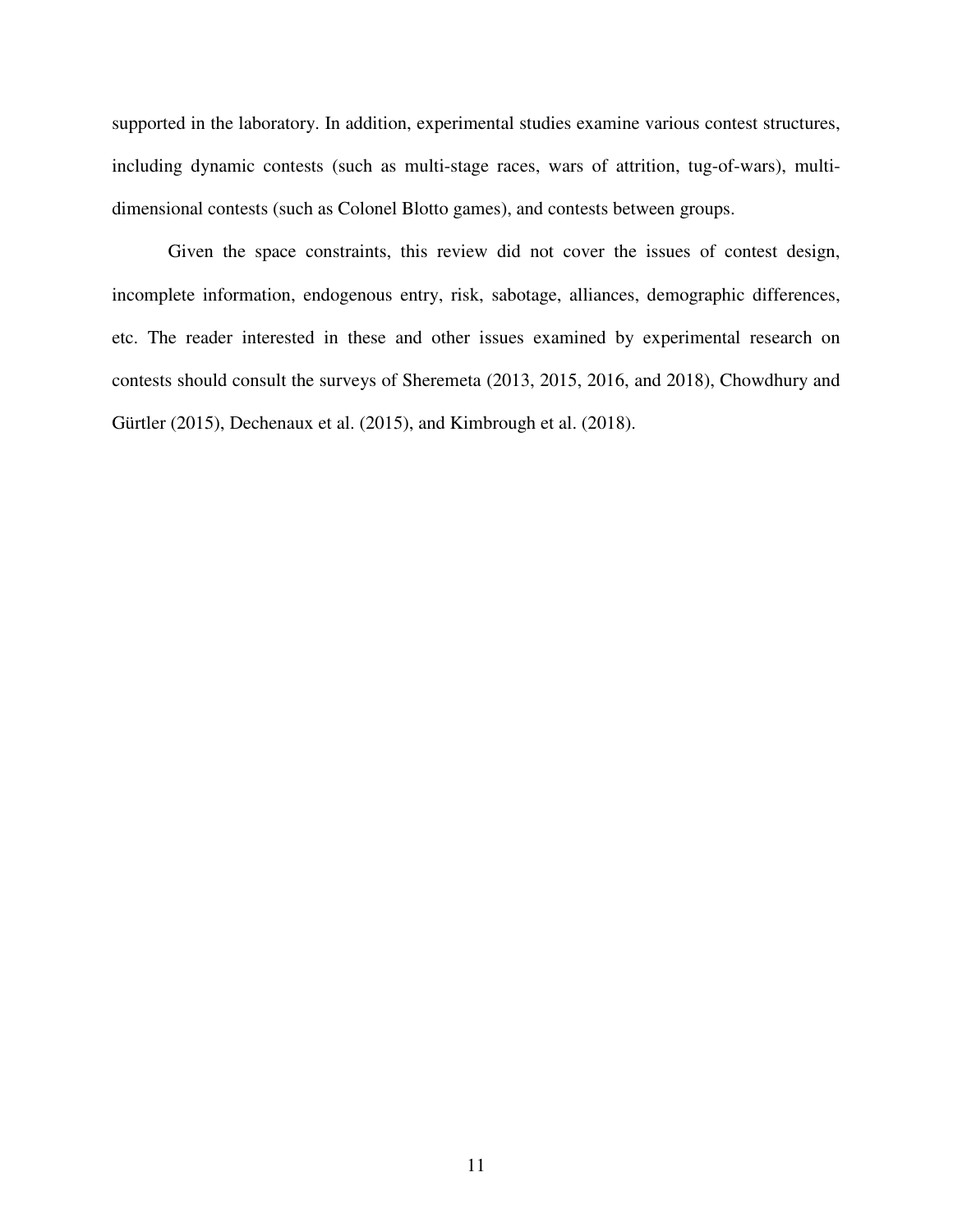# **References**

- Abbink, K., Brandts, J., Herrmann, B. & Orzen, H. (2010). Inter-group conflict and intra-group punishment in an experimental contest game. American Economic Review, 100, 420-447.
- Ahn, T.K., R, Isaac, M. & Salmon, T.C. (2011). Rent seeking in groups. International Journal of Industrial Organization, 29, 116-125.
- Amaldoss, W., Meyer, R.J., Raju, J.S. & Rapoport, A. (2000). Collaborating to compete: A game-theoretical model and empirical investigation of the effect of profit-sharing arrangement and type of alliance. Marketing Science, 19, 105-126.
- Anderson, L.A. & Freeborn, B.A. (2010). Varying the intensity of competition in a multiple prize rent seeking experiment. Public Choice, 143, 237-254.
- Arad, A. & Rubinstein, A. (2012). Multi-dimensional iterative reasoning in action: The case of the colonel blotto game. Journal of Economic Behavior and Organization, 84, 571-585.
- Bernhard, H., Fischbacher, U., & Fehr, E. (2006). Parochial altruism in humans. Nature, 442, 912-915.
- Bhattacharya, P. (2016). Inter-team contests with power differential. Journal of Economic Behavior & Organization, 132, 157-175.
- Brookins, P., Lightle, J. P., & Ryvkin, D. (2015). An experimental study of sorting in group contests. Labour Economics, 35, 16-25.
- Brookins, P., Lightle, J. P., & Ryvkin, D. (2018). Sorting and communication in weak-link group contests. Journal of Economic Behavior & Organization, 152, 64-80.
- Cason, T. N., Masters, W. A., & Sheremeta, R. M. (2018). Winner-take-all and proportionalprize contests: Theory and experimental results. Journal of Economic Behavior & Organization, forthcoming.
- Cason, T.N., Masters, W.A., & Sheremeta, R.M. (2010). Entry into winner-take-all and proportional-prize contests: An experimental study. Journal of Public Economics, 94, 604- 611.
- Cason, T.N., Sheremeta, R.M., & Zhang, J. (2012). Communication and efficiency in competitive coordination games. Games and Economic Behavior, 76, 26-43.
- Cason, T.N., Sheremeta, R.M., & Zhang, J. (2017). Asymmetric and endogenous communication in competition between groups. Experimental Economics, 20, 946-972.
- Chowdhury, S.M., & Gürtler, O. (2015). Sabotage in contests: a survey. Public Choice, 164, 135- 155.
- Chowdhury, S.M., Sheremeta, R.M., & Turocy, T.L. (2014). Overbidding and overspreading in rent-seeking experiments: Cost structure and prize allocation rules. Games and Economic Behavior, 87, 224-238.
- Connelly, B.L., Tihanyi, L., Crook, T.R., & Gangloff, K.A. (2014). Tournament theory thirty years of contests and competitions. Journal of Management, 40, 16-47.
- Davis, D., & Reilly, R. (1998). Do many cooks always spoil the stew? An experimental analysis of rent seeking and the role of a strategic buyer. Public Choice, 95, 89-115.
- Dechenaux, E., Kovenock, D., & Sheremeta, R. M. (2015). A survey of experimental research on contests, all-pay auctions and tournaments. Experimental Economics, 18, 609-669.
- Deck, C., & Sheremeta, R.M. (2012). Fight or flight? Defending against sequential attacks in the game of siege. Journal of Conflict Resolution, 56, 1069-1088.
- Deck, C., & Sheremeta, R.M. (2017). The tug-of-war in the laboratory. Working Paper.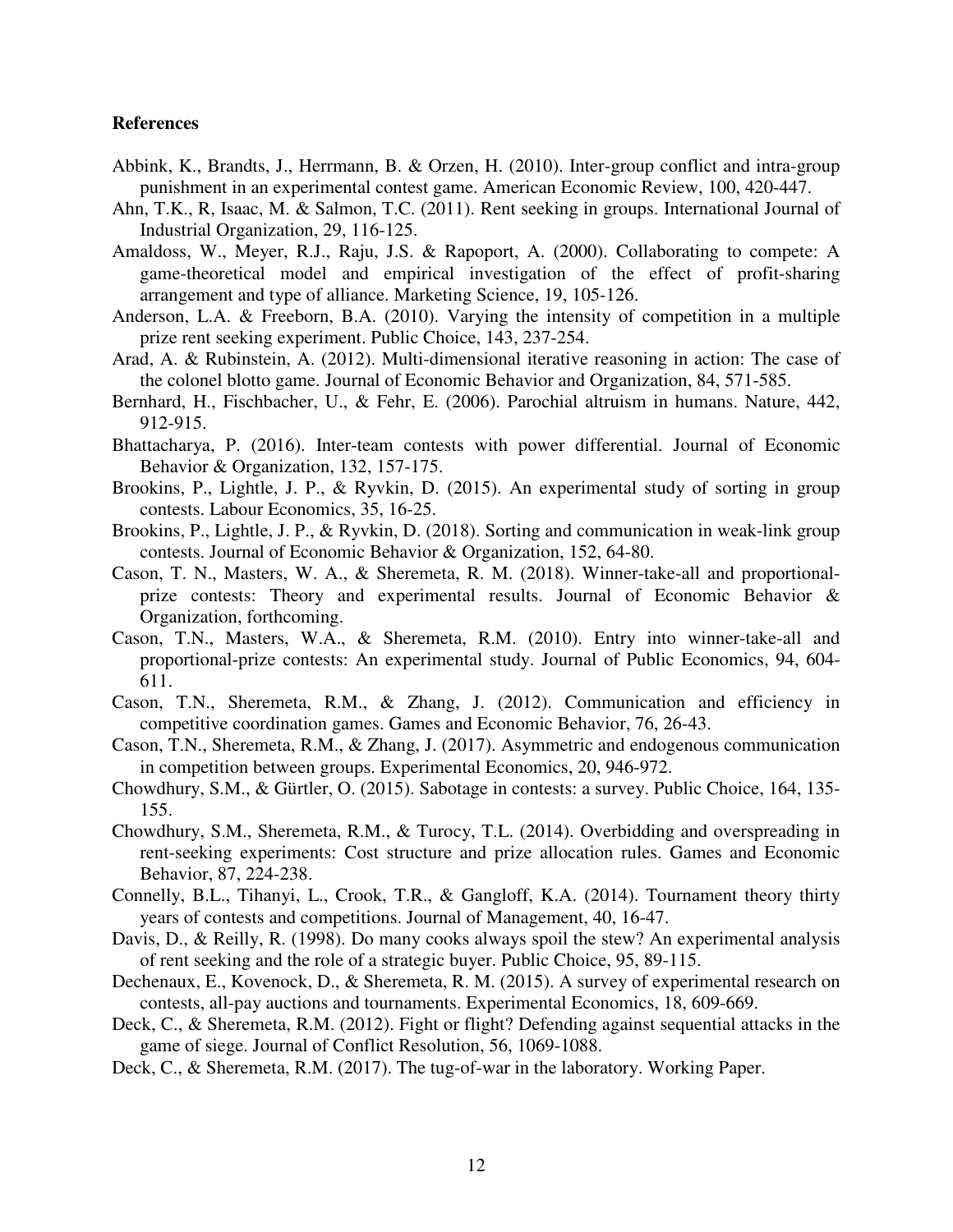- Deck, C., Sarangi, S., & Wiser, M. (2017). An experimental investigation of simultaneous multibattle contests with strategic complementarities. Journal of Economic Psychology, 63, 117- 134.
- DeScioli, P. & Wilson, B.J. (2011). The territorial foundations of human property. Evolution and Human Behavior, 32, 297-304.
- Ericsson, K.A. & Charness, N. (1994). Expert performance: Its structure and acquisition. American Psychologist, 49, 725 - 747.
- Fonseca, M.A. (2009). An experimental investigation of asymmetric contests. International Journal of Industrial Organization, 27, 582-591.
- Gelder, A., & Kovenock, D. (2017). Dynamic behavior and player types in majoritarian multibattle contests. Games and Economic Behavior, 104, 444-455.
- Gill, D., & Prowse, V. (2012). A structural analysis of disappointment aversion in a real effort competition. American Economic Review, 102, 469-503.
- Gneezy, U. & Smorodinsky, R. (2006). All-pay auctions An experimental study. Journal of Economic Behavior and Organization, 61, 255-275.
- Gunnthorsdottir, A., & Rapoport, A. (2006). Embedding social dilemmas in intergroup competition reduces free-riding. Organizational Behavior and Human Decision Processes, 101, 184-199.
- Hargreaves Heap, S., Ramalingam, A., Ramalingam, S., & Stoddard, B. (2015). 'Doggedness' or 'disengagement'? An experiment on the effect of inequality in endowment on behavior in team competitions. Journal of Economic Behavior & Organization, 120, 80-93.
- Hirshleifer, J. & Riley, J.G. (1978). Elements of the theory of auctions and contests. UCLA, Working Papers.
- Holt, C., Kydd, A., Razzolini, L., & Sheremeta, R.M. (2016). The paradox of misaligned profiling: Theory and experimental evidence. Journal of Conflict Resolution, 60, 482-500.
- Hörisch, H. & Kirchkamp, O. (2010). Less fighting than expected Experiments with wars of attrition and all-pay auctions. Public Choice, 144, 347-367.
- Ke, C. (2013). Fight alone or together? The need to belong. Working Paper.
- Ke, C., Konrad, K.A. & Morath, F. (2013). Brothers in arms An experiment on the alliance puzzle. Games and Economic Behavior, 77, 61-76.
- Ke, C., Konrad, K.A., & Morath, F. (2015). Alliances in the shadow of conflict. Economic Inquiry, 53, 854-871.
- Kimbrough, E.O., Laughren, K., & Sheremeta, R. (2018). War and conflict in economics: Theories, applications, and recent trends. Journal of Economic Behavior & Organization, forthcoming.
- Kimbrough, E.O., Sheremeta, R.M. & Shields, T.W. (2014). When parity promotes peace: Resolving conflict between asymmetric agents. Journal of Economic Behavior and Organization, 99, 96-108.
- Konrad, K.A. (2009). Strategy and dynamics in contests. New York, NY: Oxford University Press.
- Kovenock, D., Roberson, B. & Sheremeta, R.M. (2018). The attack and defense of weakest-link networks. Public Choice, forthcoming.
- Krueger, A.O. (1974). The political economy of the rent-seeking society. American Economic Review, 64, 291-303.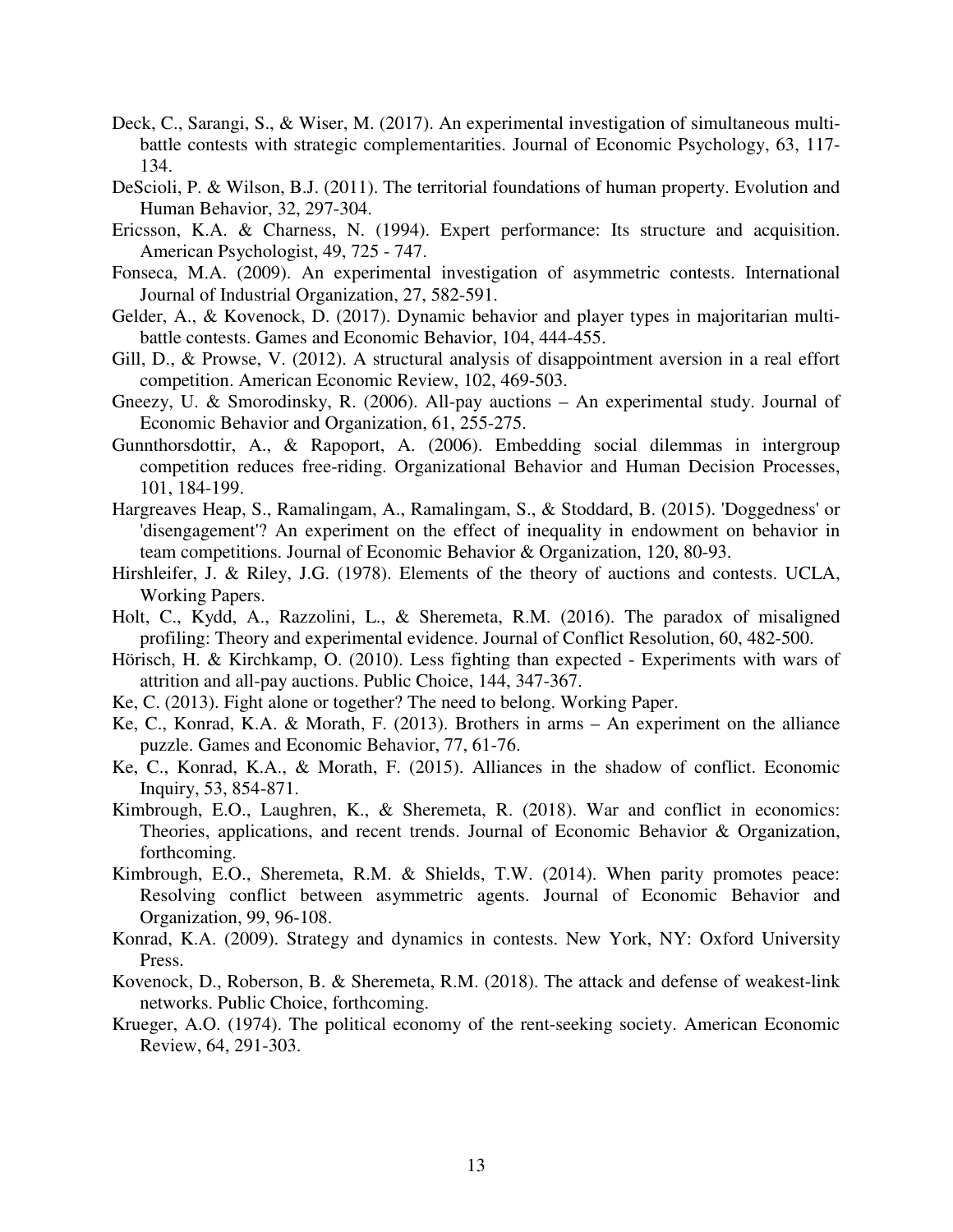- Kugler, T., Rapoport A. & Pazy, A. (2010). Public good provision in inter-group conflicts: Effects of asymmetry and profit-sharing rule. Journal of Behavioral Decision Making, 23, 421-438.
- Lazear, E.P. & Rosen, S. (1981). Rank-order tournaments as optimum labor contracts. Journal of Political Economy, 89, 841-864.
- Ledyard, J. (1995). Public goods: A survey of experimental research. In J. Kagel and A.E. Roth (Eds.) Handbook of Experimental Economics, Princeton, NJ.
- Lim, W., Matros, A., & Turocy, T. L. (2014). Bounded rationality and group size in Tullock contests: Experimental evidence. Journal of Economic Behavior and Organization, 99, 155- 167.
- Llorente-Saguer, A., Sheremeta, R.M., & Szech, N. (2016). How to design contests between heterogeneous contestants: An experimental study of tie-breaks and bid-caps in all-pay auctions. Working Paper.
- Mago, S.D. & Sheremeta, R.M. (2017). Multi-battle contests: An experimental study. Southern Economic Journal, 84, 407-425.
- Mago, S.D., & Sheremeta, R.M. (2018). The New Hampshire effect: Behavior in sequential and simultaneous election contests. Experimental Economics, forthcoming.
- Mago, S.D., Savikhin, A.C., & Sheremeta, R.M. (2016). Facing your opponents: Social identification and information feedback in contests. Journal of Conflict Resolution, 60, 459- 481.
- Mago, S.D., Sheremeta, R.M. & Yates, A. (2013). Best-of-three contest experiments: Strategic versus psychological momentum. International Journal of Industrial Organization, 31, 287- 296.
- Majerczyk, M., Sheremeta, R.M., & Tian, Y. (2017). Adding tournament to tournament: Combining between-team and within-team incentives. Working Paper.
- Millner, E.L. & Pratt, M.D. (1989). An Experimental Investigation of Efficient Rent-Seeking. Public Choice, 62, 139-151.
- Montero, M., Possajennikov, A., Sefton, M., & Turocy, T.L. (2016). Majoritarian Blotto contests with asymmetric battlefields: An experiment on Apex games. Economic Theory, 61, 55-89.
- Morgan, J., Orzen, H. & Sefton, M. (2012). Endogenous entry in contests. Economic Theory, 51, 435-463.
- Nalebuff, B.J. & Stiglitz, J.E. (1983). Prizes and incentives: Towards a general theory of compensation and competition. Bell Journal of Economics, 14, 21-43.
- Olson, M.J., (1965). The logic of collective action. Cambridge, MA.: Harvard University Press.
- Oprea, R., Wilson, B.J. & Zillante, A. (2013). War of attrition: Evidence from a laboratory experiment on market exit. Economic Inquiry, 51, 2018–2027.
- Potters, J.C., De Vries, C.G., & Van Winden, F. (1998). An experimental examination of rational rent seeking. European Journal of Political Economy, 14, 783-800.
- Prendergast, C. (1999). The provision of incentives in firms. Journal of Economic Literature, 37, 7-63.
- Price, C.R., & Sheremeta, R.M. (2011). Endowment effects in contests. Economics Letters, 111, 217-219.
- Price, C.R., & Sheremeta, R.M. (2015). Endowment origin, demographic effects and individual preferences in contests. Journal of Economics and Management Strategy, 24, 597-619.
- Rapoport, A., & Bornstein, G. (1989). Solving public goods problems in competition between equal and unequal size groups. Journal of Conflict Resolution, 33, 460-479.